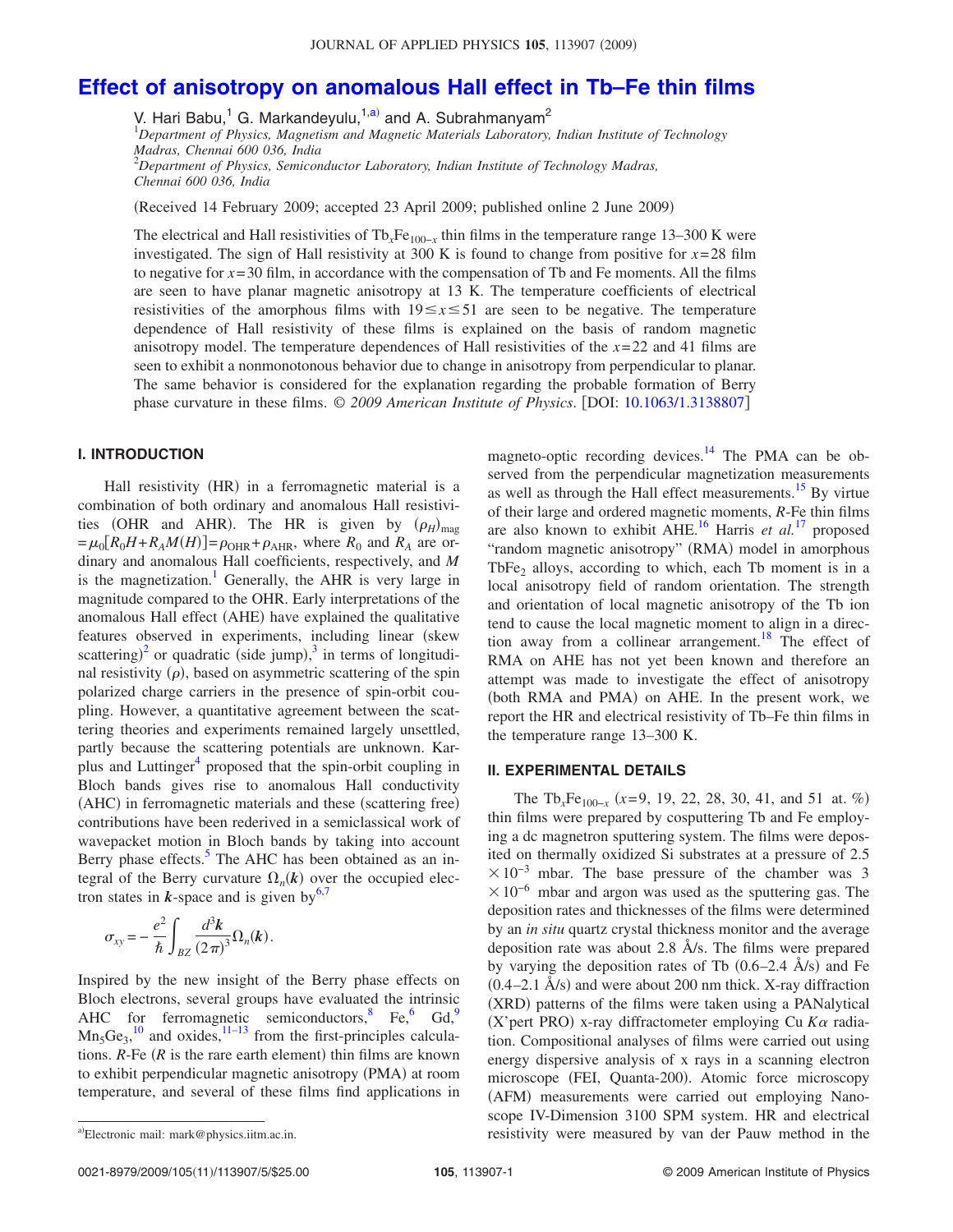

FIG. 1. XRD patterns of  $Tb_xFe_{100-x}$  ( $x=19, 22, 41,$  and 51) thin films.

temperature range 13–300 K. The HR measurements were carried out on films of square geometry of 6 mm side in magnetic fields up to  $\pm 6.5$  kOe, with the magnetic field applied perpendicular to the plane of the film.

## **III. RESULTS AND DISCUSSION**

The XRD patterns reveal that the as grown  $Tb_xFe_{100-x}$  $(19 \le x \le 51)$  films are amorphous, as shown in Fig. 1. The  $x=9$  film is found to contain  $\alpha$ -Fe phase along with the amorphous Tb–Fe phase. The AFM images of  $x=9$  and  $x=9$  $= 41$  films are shown in Fig. 2. The crystallite size is seen to vary from 60 to 90 nm for  $x=9$  film in the above image, and the average crystallite size from the Scherrer formula<sup>19</sup> is found to be 84 nm. The *x*= 41 film was found to have formed in amorphous phase as observed through the XRD pattern, and the amorphous nature is clearly observed through the AFM image where diffused crystallites of  $\leq 10$  nm are seen.



FIG. 3. HR of Tb<sub>*x*</sub>Fe<sub>100−*x*</sub> films at room temperature.

In order to discuss the effect of anisotropy on the transport properties, results are reported only for the amorphous films and the *x*= 9 film is not included in further discussions. The results of HR and electrical resistivity measurements in the temperature range 13–300 K are discussed in Secs. III A–III D.

#### **A. HR at room temperature (300 K)**

The Hall resistivities of Tb<sub>*x*</sub>Fe<sub>100−*x*</sub> (*x*=19, 22, 28, 30, 41, and 51 at. %) thin films are shown in Fig. 3. The Hall resistivities determined with magnetic fields +*H* and −*H* are denoted by  $\rho_{H+}$  and  $\rho_{H-}$ , respectively. The  $\rho_{H+}$  of Tb<sub>*x*</sub>Fe<sub>1-*x*</sub> films with  $x \leq 28$  are seen to be positive, whereas those of the films with  $x \geq 30$  are seen to be negative. This result is in



FIG. 2. (Color online) AFM images of Tb<sub>*x*</sub>Fe<sub>100−*x*</sub> films of (a)  $x=9$  and (b)  $x=41$  contents.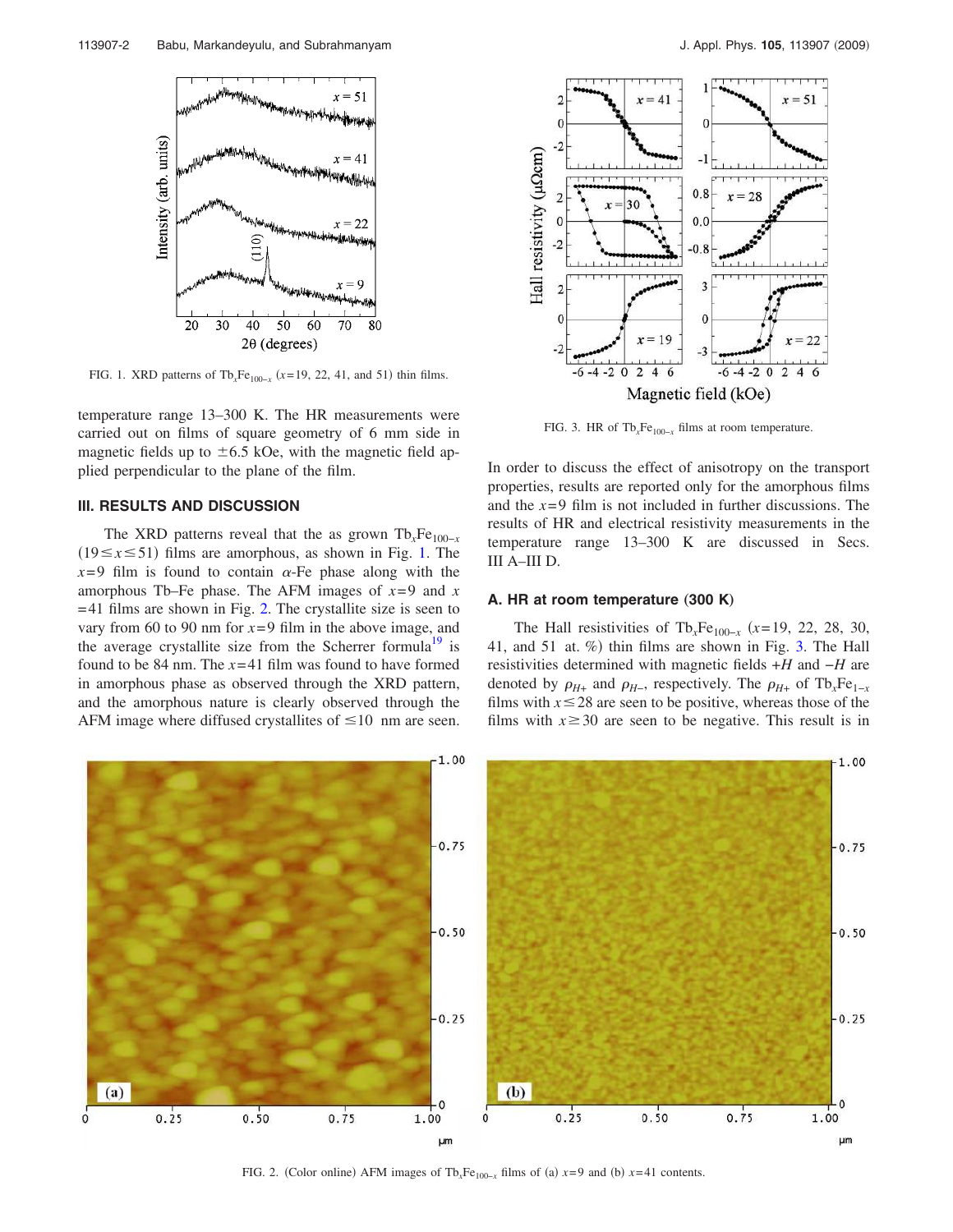

accordance with the fact that in Tb–Fe films, Tb and Fe moments are antiparallel to each other $^{20}$  and that the moment of Fe is dominant in the Fe-rich case and that of Tb is dominant in the Tb-rich case.

The HR data of the  $x=19$  film indicate that there is a tendency toward PMA in this film. On the other hand, the Hall resistivities of films with  $x=22$  and 41 reveal that there is PMA in these films. In spite of the effect of crystalline electric fields being small in amorphous materials, the presence of PMA is mainly due to a significant spin-orbit coupling. This indicates that the anisotropy is single ion like in these films. PMA in  $R$ - $TM$  (TM is the transition metal) films has been proposed based on the hypothesis that during the layer-by-layer growth, small planar hexagonal units formed, defining a net direction that is perpendicular to the film plane.<sup>21</sup> Harris *et al.*<sup>22</sup> reported that the PMA in amorphous Tb–Fe films is associated with larger Tb–Fe correlations perpendicular to the film than in the plane of the film. The saturation magnetization of the  $Tb_{28}Fe_{72}$  film has been reported to be small due to the near compensation of the Tb and Fe moments.<sup>23</sup> In the present investigation, very close to the compensation concentration (between 28 and 30 at. %), as anisotropy is very small, the demagnetizing field tends to keep the moments in the plane of the film. This is reflected in the  $x=28$  film where significant planar anisotropy is seen to ride over the PMA. The moments in the  $x=30$  film are expected to lie almost in the plane of the film, as seen through the large hysteresis and knee field at above 6 kOe. The *x* = 51 film is seen to have planar anisotropy.

## **B. HR at 13 K**

The Hall resistivities of Tb<sub>*x*</sub>Fe<sub>100−*x*</sub> films (19≤*x*≤51) were measured at 13 K after the films were cooled in zero magnetic field [zero field cooled (ZFC) measurements]. PMA is not observed in any of the films at 13 K, as shown in Fig. 4, though some are seen to exhibit PMA at 300 K. Though the strength of spin-orbit coupling is large at low temperatures, spin reorientation transitions have not been ob-



FIG. 4. HR of Tb*x*Fe100−*<sup>x</sup>* films at 13 K. FIG. 5. Electrical resistivity of Tb*x*Fe100−*<sup>x</sup>* films in the temperature range 13–300 K.

served in either bulk or thin films of  $TbFe<sub>2</sub>.<sup>24</sup>$  Therefore, in the present investigation, the absence of PMA at low temperatures could be due to increase in strain induced anisotropy (planar) because of large magnetostriction. The Hall resistivities are found to be small at 13 K compared to those at  $300$  K (Fig. 3), in accordance with the proposal of the absence of PMA in these films. The *x*= 28 film is seen to have negative  $\rho_{H+}$  at 13 K due to the dominant Tb moment and positive  $\rho_{H+}$  at 300 K (Fig. 3) due to the dominant Fe moment.

#### **C. Electrical resistivity**

The electrical resistivity data of  $Tb_xFe_{100-x}$  (19, 22, 28, 30, 41, and 51 at. %) thin films in the temperature range 13–300 K are shown in Fig. 5. The electrical resistivities of all the films in the concentration region discussed are seen to increase upon decrease in temperature. The temperature coefficient of resistivity in amorphous materials has been calculated from  $Ziman's^{25}$  theory proposed in liquid transition metals based on the structure factor. The phonons and thermal variations in the structure factor can give rise to positive and negative temperature coefficients.<sup>25,26</sup> In the present investigation, PMA (or a tendency for PMA) was observed in the Tb<sub>*x*</sub>Fe<sub>100−*x*</sub> films with 19≤*x*≤51 content through HR at 300 K, and all the films were seen to be free from PMA at 13 K. This may be due to the larger density of the 4*f* electrons within the plane, led by strong spin-orbit interactions. As the films are amorphous, within the plane of the film, the anisotropy in the resistivity could have resulted from the additional scattering of electrons by the 4*f* quadrupole moments. $27$ 

#### **D. Temperature dependence of Hall resistivity**

Figure 6 shows the HR  $(\rho_{H+})$  at 6 kOe of Tb<sub>*x*</sub>Fe<sub>100−*x*</sub> (19, 22, 28, 30, 41, and 51 at.  $\%$ ) thin films in the temperature range 13–300 K. The measurements were carried out while cooling the films in the presence of the magnetic field field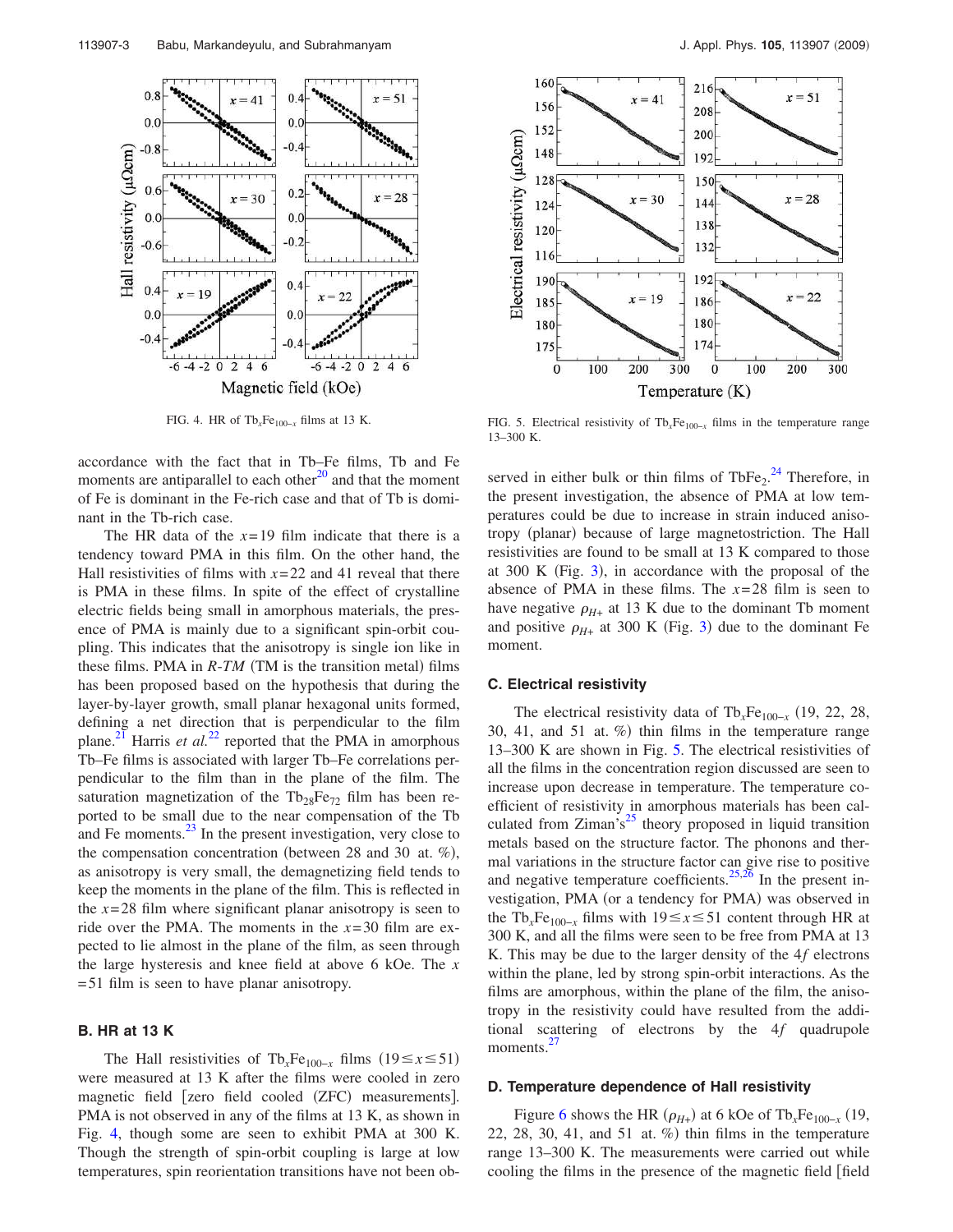

FIG. 6. HR of  $\text{Th}_x\text{Fe}_{100-x}$  films in the temperature range 13–300 K.

cooled (FC) measurements]. The magnitudes of HRs of *x* = 19 and 51 films are seen to increase with decreasing temperature and this can be explained by RMA model. According to RMA model, when an amorphous ferromagnetic thin film is cooled in the presence of a magnetic field (FC), then at low temperatures, the magnetic moments lie in a direction decided by competition between the anisotropy energy (local crystalline electric field) and exchange energy (aided by the external magnetic field).  $17,28$  In the present investigation, the magnetic moments in  $x=19$  and 51 films are expected to lie more or less in the plane of the film with presumption that the (planar) anisotropy does not change much with temperature since there is no PMA (except a weak tendency) in these films. Thus, as the temperature decreases, due to the increase in net moment because of domination of the Tb moment, the HR increases. When the amorphous films are ZFC, the magnetic moments contain a correlated speromagnetic state (metastable disordered state) $^{29}$  which has small net moment that cannot be reoriented by the order of fields applied in the present investigation  $(\pm 6.5 \text{ kOe})$ , and this explains the low HR values at 13 K.

The magnitudes of HRs of *x*= 22 and 41 films are seen to increase with decreasing temperature and reach respective maximum values at 209 and 206 K, respectively, before decreasing at lower temperatures. The increase in HR is in accordance with increasing net moment (as per the discussion of  $x=19$  and 51 films) and the decrease in HR at low temperatures could be attributed to the change in anisotropy from perpendicular to planar (moments freeze in a direction decided by local anisotropy). The magnitude of HR (HR is negative) of the  $x=30$  film is seen to increase with decreasing temperature. Since it has a large anisotropy, the HR of the above film is expected to follow those of the *x*= 19 and 51 films. However, the HR values of  $19 \le x \le 51$  films in  $ZFC$  (at 13 K and 6 kOe) are seen to be small compared to that from the FC measurements, in accordance with the RMA model.

In the recent investigations, the nonmonotonous variation in HR in crystalline magnetic materials with temperature has been related to the appearance of Berry phase.<sup>10–13</sup> The AHC was expressed as an integral of the Berry curvature over occupied electron states in *k*-space and it has been shown that the variation in HR with either temperature or magnetic field (with respect to knee profiles) is nonmonotonous.<sup>11,12</sup> Taguchi *et al.*<sup>12</sup> reported that the temperature and field dependence of AHC is nonmonotonous within the conventional view of AHE by an observation that the relevant variable is the directional degree of freedom, rather than the magnitude, of the spin dependent magnetic moment. However, the present investigation is limited to amorphous materials and thus, the temperature variation in HR may not be a direct manifestation of Berry phase though the dependence on the local directional freedom could have some influence. The nonmonotonous behavior of HR with respect to temperature in  $x=22$  and 41 films seems to be comparable to the behavior usually observed in the formation of Berry phase curvature in accordance with the proposed noncoplanar spin configuration due to the anisotropy.

### **IV. SUMMARY AND CONCLUSIONS**

The sign of HR at  $300$  K is found to change (associated with a change in anisotropy) from positive for  $x = 28$  to negative for  $x=30$  content in Tb<sub>*x*</sub>Fe<sub>100−*x*</sub> thin films, in accordance with the compensation of Tb and Fe moments. All the films are seen to have planar anisotropy at 13 K. The films with  $19 \le x \le 51$  content are seen to exhibit negative temperature coefficient of electrical resistivity in the temperature range 13–300 K in accordance with the development of in-plane anisotropy at low temperatures. The HRs of the above films are explained based on the RMA model with a significant contribution of change in anisotropy from perpendicular (PMA) to planar (for  $x=22$  and 41 films). The  $x=22$  and 41 films are seen to have a nonmonotonous behavior of HR with respect to temperature, and the same behavior is considered for the explanation regarding the probable formation of Berry phase curvature in these films.

# **ACKNOWLEDGMENT**

One of the authors (V.H.B.) thanks the Indian Institute of Technology Madras, India for financial support.

- <sup>1</sup>C. L. Chien and C. R. Westgate, *The Hall Effect and Its Applications* (Plenum, New York, 1979).
- <sup>2</sup>J. Smit, *Physica (Utrecht)* **21**, 877 (1955); **24**, 39 (1958).
- <sup>3</sup>L. Berger, *Phys. Rev. B* 2, 4559 (1970).
- <sup>4</sup>R. Karplus and J. M. Luttinger, *Phys. Rev.* 95, 1154 (1954).
- <sup>5</sup>G. Sundaram and Q. Niu, *Phys. Rev. B* 59, 14915 (1999).
- <sup>6</sup>Y. Yao, L. Kleinman, A. H. MacDonald, J. Sinova, T. Jungwirth, D. S. Wang, E. Wang, and Q. Niu, *Phys. Rev. Lett.* 92, 037204 (2004).
- <sup>7</sup>D. Xiao, J. Shi, and Q. Niu, *Phys. Rev. Lett.* **95**, 137204 (2005).
- 8 T. Jungwirth, Q. Niu, and A. H. MacDonald, Phys. Rev. Lett. **88**, 207208  $(2002).$
- <sup>9</sup>S. A. Baily and M. B. Salamon, *Phys. Rev. B* 71, 104407 (2005).
- <sup>10</sup>C. Zeng, Y. Yao, Q. Niu, and H. H. Weitering, Phys. Rev. Lett. **96**, 037204  $(2006).$
- <sup>11</sup>Z. Fang, N. Nagaosa, K. S. Takahashi, A. Asamitsu, R. Mathieu, T. Ogasawara, H. Yamada, M. Kawasaki, Y. Tokura, and K. Terakura, Science 302, 92 (2003).
- <sup>12</sup>Y. Taguchi, Y. Oohara, H. Yoshizawa, N. Nagaosa, and Y. Tokura, Science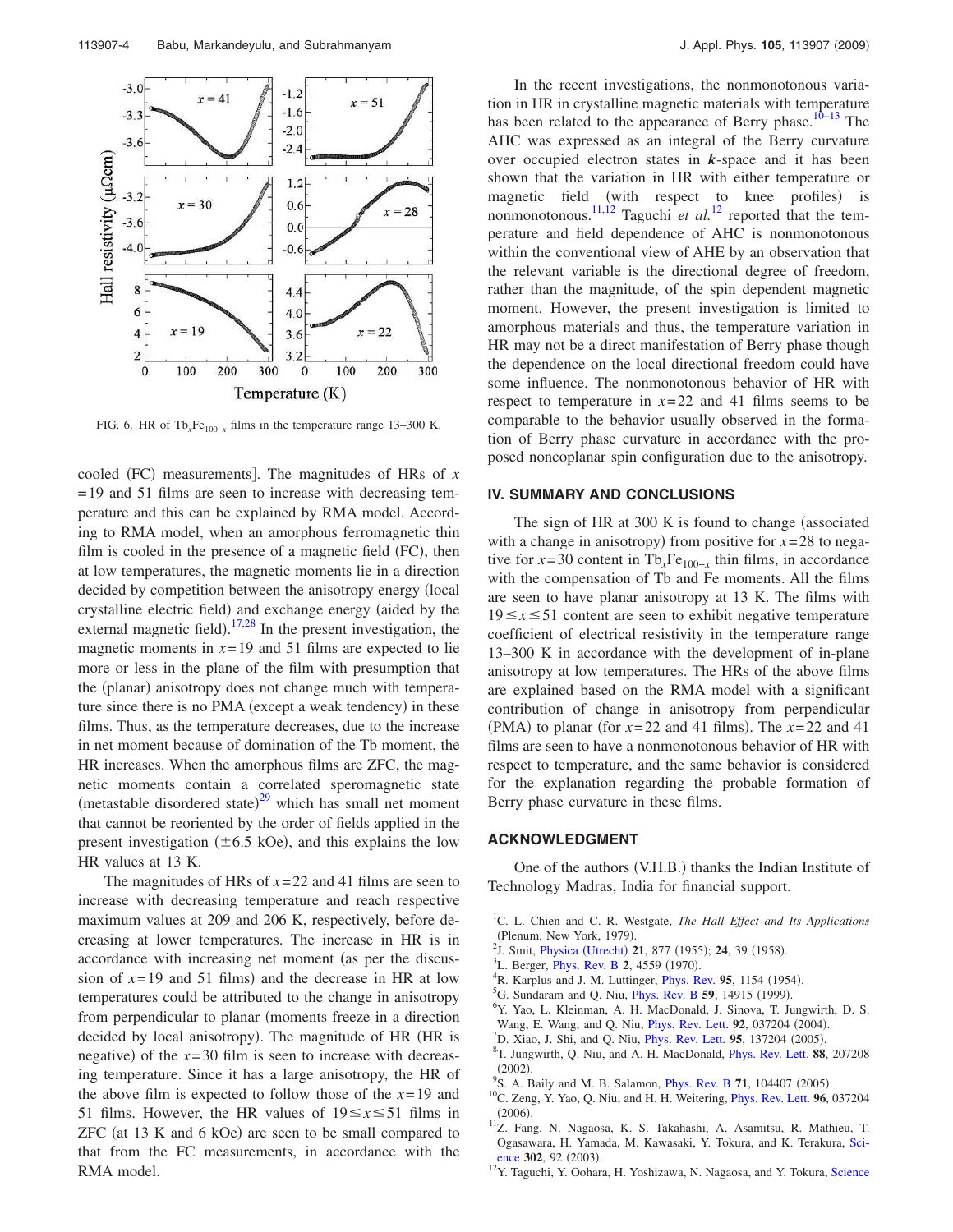- $^{13}$ R. Mathieu, A. Asamitsu, H. Yamada, K. S. Takahashi, M. Kawasaki, Z. Fang, N. Nagaosa, and Y. Tokura, *Phys. Rev. Lett.* 93, 016602 (2004).
- <sup>14</sup>P. Hansen and H. Heitmann, IEEE Trans. Magn. **25**, 4390 (1989); P. Hansen, C. Clausen, G. Much, M. Rosenkranz, and K. Witter, J. Appl. Phys. 66, 756 (1989).
- <sup>15</sup>T. W. Kim, S. H. Lim, and R. J. Gambino, J. Appl. Phys. **89**, 7212 (2001). <sup>16</sup>R. Malmhäll, J. Appl. Phys. **54**, 5128 (1983).
- <sup>17</sup>R. Harris, M. Plischke, and M. J. Zuckermann, *Phys. Rev. Lett.* **31**, 160  $(1973).$
- <sup>18</sup>F. Hellman, A. L. Shapiro, E. N. Abarra, R. A. Robinson, R. P. Hjelm, P. A. Seeger, J. J. Rhyne, and J. I. Suzuki, *Phys. Rev. B* 59, 11408 (1999).
- <sup>19</sup>B. D. Cullity, *Elements of X-ray Diffraction*, 2nd ed. (Addison-Wesley, New York, 1978).
- <sup>20</sup>J. J. Rhyne, S. J. Pickart, and H. A. Alperin, Phys. Rev. Lett. **29**, 1562  $(1972).$
- <sup>21</sup>D. Mergel, H. Heitmann, and P. Hansen, *Phys. Rev. B* 47, 882 (1993).
- <sup>22</sup>V. G. Harris, K. D. Aylesworth, B. N. Das, W. T. Elam, and N. C. Koon, Phys. Rev. Lett. **69**, 1939 (1992).
- <sup>23</sup>J. Huang, C. Prados, J. E. Evetts, and A. Hernando, Phys. Rev. B **51**, 297  $(1995).$
- $^{24}$ U. Atzmony and M. P. Dariel, *Phys. Rev. B* 13, 4006 (1976); A. Mougin, C. Dufour, K. Dumesnil, and Ph. Mangin, *ibid.* **62**, 9517 (2000).
- <sup>25</sup>J. M. Ziman, Proc. R. Soc. London, Ser. A **318**, 401 (1970); R. Evans, D. A. Greenwood, and P. Lloyd, *Phys. Lett.* **35A**, 57 (1971).
- <sup>26</sup>S. R. Nagel, *Phys. Rev. B* 16, 1694 (1977).
- <sup>27</sup>A. Fert and R. Asomoza, J. Appl. Phys. **50**, 1886 (1979).
- <sup>28</sup>T. Kaneyoshi, *Introduction to Amorphous Magnets* World Scientific, Singapore, 1992).
- <sup>29</sup>J. M. Ruiz, X. X. Zhang, C. Ferrater, and J. Tejada, Phys. Rev. B **52**, 10202 (1995).